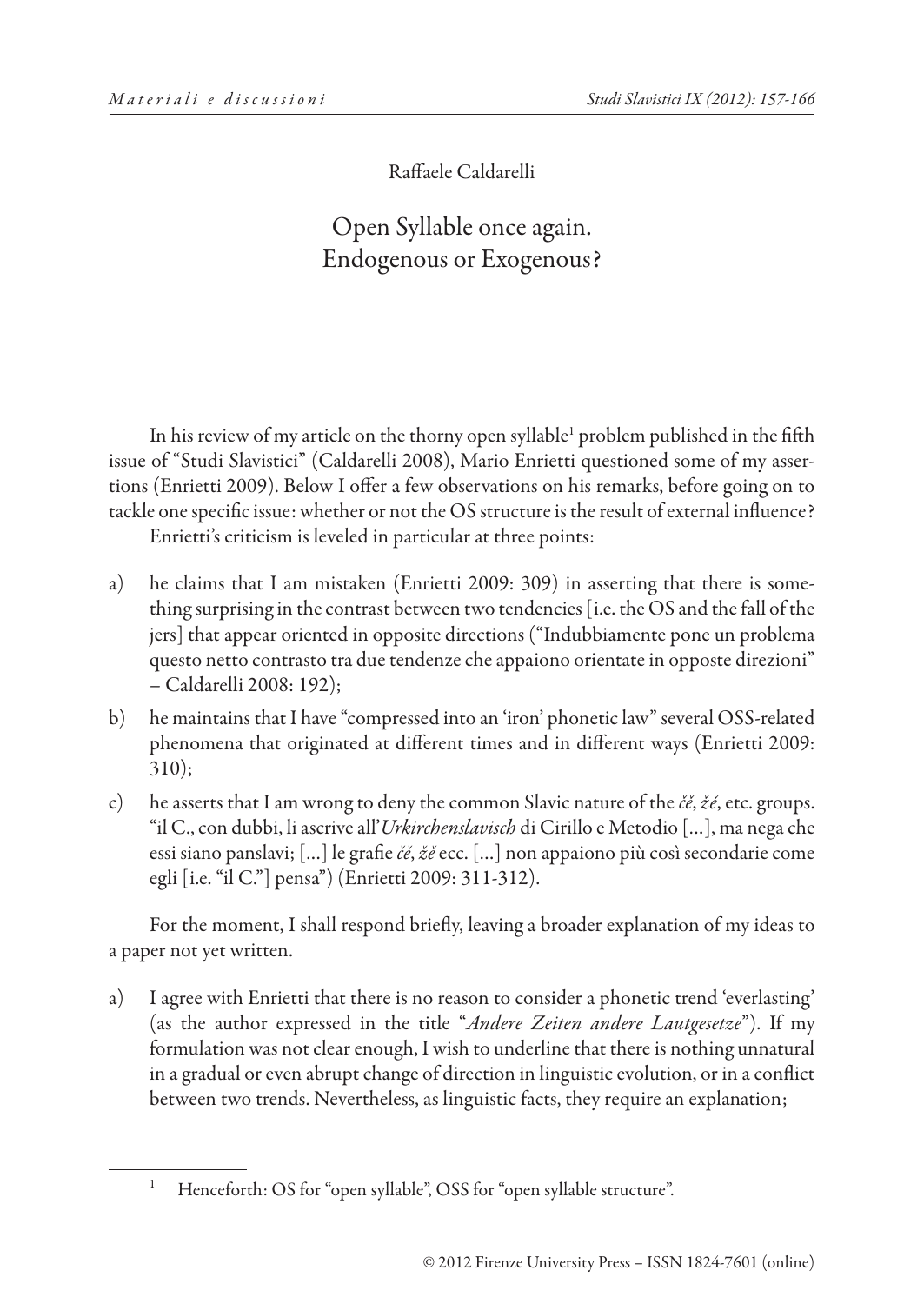- b) Enrietti's assertion evidently stems from a misunderstanding. After quoting my words about excluding the possibility of a 'phonetic law' ("esclude decisamente la possibilità di pensare a una 'legge fonetica' " – Caldarelli 2008: 195), he insists (2009: 310) that the words "legge fonetica" are mine. This is not so. In fact, for the phenomena under discussion, I stated that we need to think about a certain direction or trend ("Di direzione o tendenza bisogna infatti parlare" – Caldarelli 2008: 195). I think it is clear, therefore, that I never had a phonetic law in mind;
- c) There is no doubt about the chronological priority of, e.g., *čě* (< *\*kē*) compared to *ča*  or of *cě* (< \**koi* < \**kai*) compared to *ca*. It is also true that the whole Slavic territory must necessarily have experienced the *čě cě* stage. But my point is different. When arguing against the idea that the OS principle implies the need for synharmonism, I wrote as follows: 1. the consistency of Constantine's graphic usage (regularly *čě*, *cě* and so on) is probable, but not entirely certain, due to the lack of autographed texts (and of 9<sup>th</sup> century manuscripts); 2. anyway, we cannot exclude that in some areas, at the beginning of a written culture, the groups were already pronounced approximately [t∫a] [tsa]. In this sense I believe we can safely say that graphic forms such as *ca dza ča ža* should not necessarily be considered secondary ("Altrettanto dubbio rimane quindi il carattere necessariamente secondario di tutte le grafie *ca dza ča ža*"). I have never thought that *ča* < \**kē* could chronologically precede *čě* (which would evidently be absurd).

My conclusion is that Enrietti's general conception does not really clash with my own. When he writes that an overloaded vowel system becomes unstable in a certain linguistic situation (specifically with "long words", "parole lunghe"; cf. Enrietti 2009: 310) that leads to the loss of the ultra-short vowels *ь*, *ъ*, he effectively agrees with some of my own assertions. In particular, with my observation that the OSS in Slavic proved to be unstable because it was neither compatible nor well integrated with the morphological structure, I refer also to cases of vowel loss within the context of a fairly complex word structure.

Going back to the problem of the endogenous vs. exogenous origin of the phenomenon, in Enrietti's words, it seems that we are left without an explanation unless we accept the hypothesis of external influence<sup>2</sup>.

I do not agree. On the contrary, there is no need to resort to external influences to explain the rise of the Slavic OSS structure. First of all, OSS is neither an extraordinary nor a rare phenomenon, as proved by the literature that I myself (Caldarelli 2008: 197- 198) and Enrietti (2009: 310) have quoted. Moreover, the evolution of Slavic in the period considered is in full accord with the preference laws for syllable structure described by Vennemann 1988. The CV structure is potentially the most natural one. Certainly, that is

<sup>2</sup> "Il Caldarelli è contrario alla mia tesi (Enrietti 1982) che la sillaba aperta sia sorta in slavo per influsso del latino di Dacia e promette di darne una spiegazione diversa; aspetto con curiosità di leggerla" (Enrietti 2009: 309, n. 1).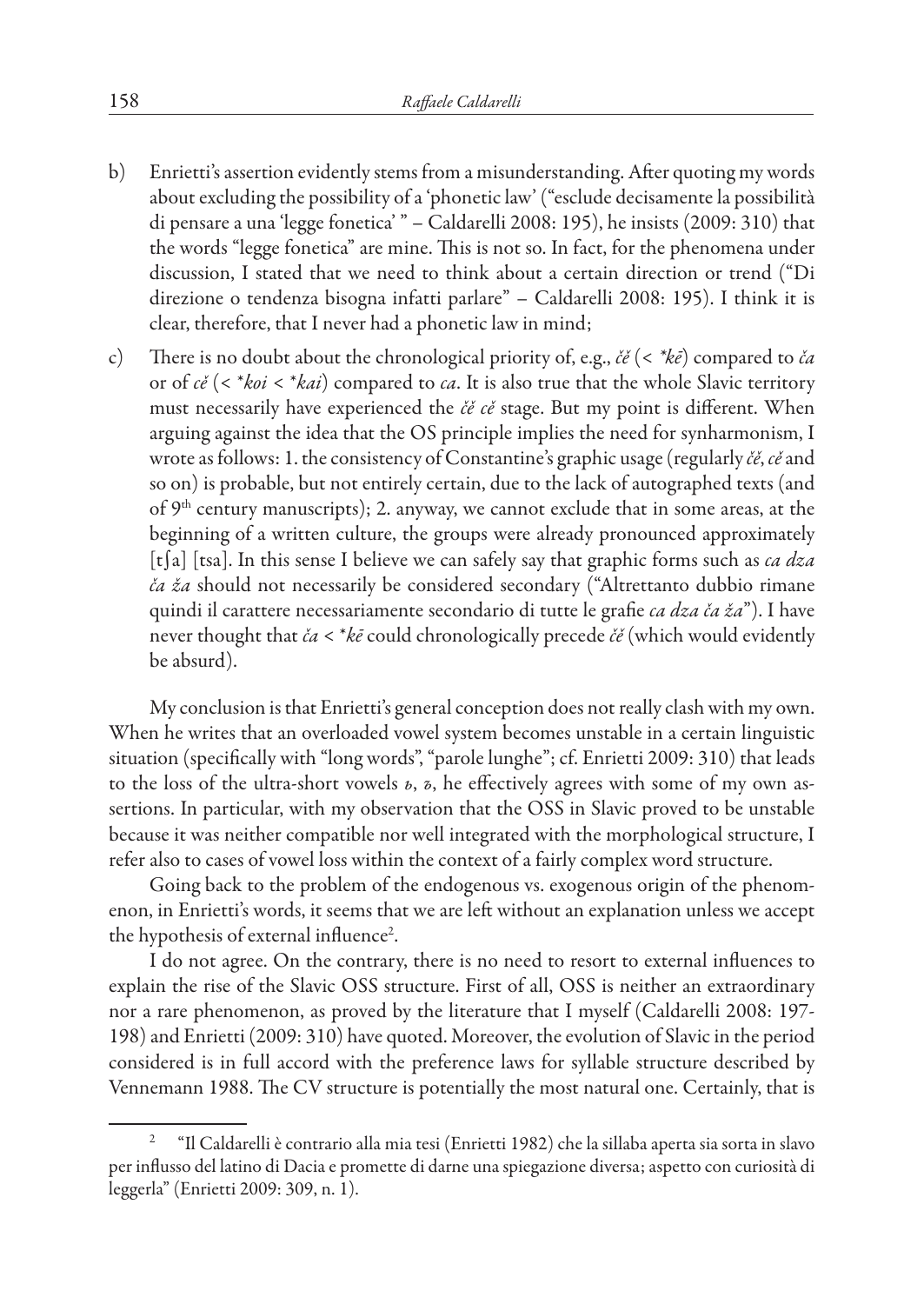true from a relative, and not from an absolute viewpoint: there are several "preference laws" that may conflict with each other. As Vennemann (1988: 65) affirms:

> Even the so-called ideal syllable, CV, with a strong consonant followed by a vowel, is optimal only in isolation; combined with other ideal syllables, it automatically becomes bad in certain positions, viz. by the very strength of its onset, and as such, it becomes subject to local improvements, e.g. weakening, possibly all the way to zero. Evidently, there is no optimal syllable structure, but only syllable structure for which some parameters are optimized.

Several factors may well hinder the trend towards a CV structure, and often they do so. Take, for example, the interplay of phonological and morphological factors, which are not really any different from Enrietti's (see my considerations above on morphological structure and "long words")3 .

This complex interplay of factors indeed shortened the period in which the OSS dominated. So Enrietti is right in saying that it was by pure chance that the OSS dominated precisely in the years when Constantine and Methodius were active, but I consider it impossible to agree with the following statement that the OSS should be seen as an unusual phenomenon.

Theoretical and typological reasons are, in themselves, sufficient to point to a fully endogenous rise of the OSS as the most probable. There are other important facts which make this hypothesis more acceptable than the other, and undermine even more consistently the assumption of any Romance influence:

- a) the Slavic area had long been moving towards the OSS;
- b) what we know about lexical borrowings from "Romania" to "Slavia" does not justify Enrietti's assumption;
- c) despite numerous attempts to prove otherwise, we have more and more reasons to reject the possibility of a social and political framework that could justify the hypothesis of a massive Romance influence on syllable structure.

Let's look briefly at the three aforementioned issues:

a) There is no doubt that the OSS took a long time to develop in the Slavic area and that it was never fully implemented, as Enrietti (2009: 309) says<sup>4</sup>. However, I cannot agree

In his further considerations on the OSS and morphological structure, concerning the rise of e.g. *rabъ* from different forms, i.e. nom. sg., acc. sg., gen. pl., Enrietti (2009: 311) is right. However, his statements do nothing to change my point about the weak integration between phonology and morphology. For brevity's sake, I had no interest in a more detailed account of the question.

<sup>4</sup> "La formazione della sillaba aperta è un lungo processo, che si estende dal VI al IX secolo, e che non è giunta mai a completo compimento...".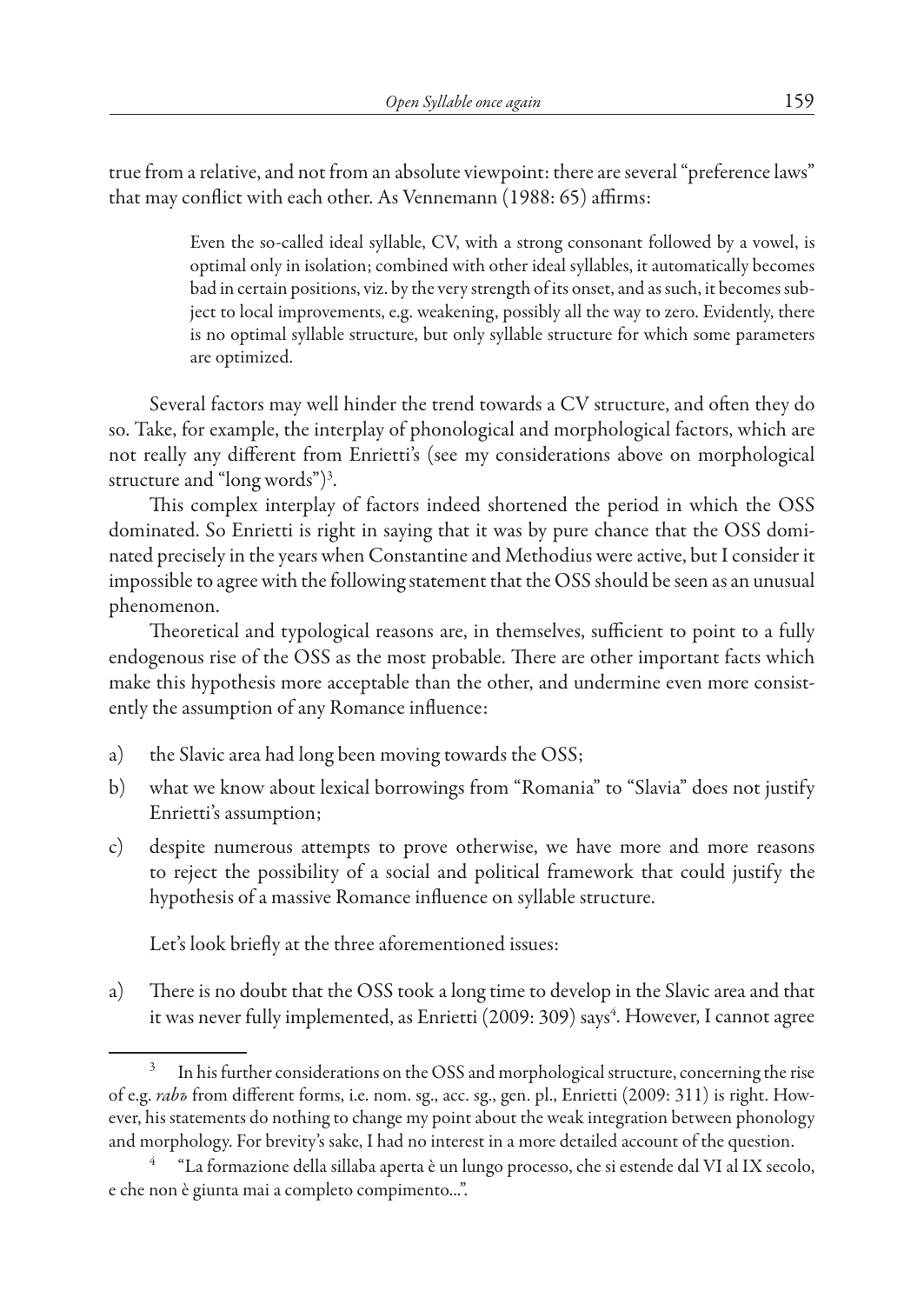with the date he suggests for the beginning of the phenomenon which, in my opinion, began considerably earlier. Let's observe the question from a quantitative point of view. According to the Slavic phonetic evolution described by Shevelov (1964: 633-634), out of 40 sound changes, 16 go towards the OSS<sup>5</sup>. We have no reason to doubt that a linguistic area such as the Slavic one, with so many speakers, was already moving towards the OSS<sup>6</sup>. Consequently, we cannot ignore the crucial question of why the influence of Dacian Latin should have been so decisive, if the OSS was the result of such a long and complex process. Evidence suggests that the process did not begin as late as the  $6<sup>th</sup>$ century A.D. However, even if we hypothetically assume this chronological frame, this would not be a decisive argument. There are no grounds for doubting that Slavic, with its numerous speakers, was already characterized by the OSS when analogous (and far less consistent and significant) phenomena started in the Romance domain;

b) I do not think that the stock of borrowings from Dacian Latin to Slavic is particularly significant. Enrietti's evaluation of the number of borrowings (1982: 63-64) refers mainly to Lehr-Spławiński 1929, but he admits himself that some of the Polish scholar's etymological proposals are uncertain. Moreover, there are serious chronological difficulties. As Rocchi (1990: 33) says, there is only a limited number (at most about fifty) of borrowings of Latin origin in Slavic, which may be really old, i.e. dating back a time before the  $10<sup>th</sup>$ -11<sup>th</sup> centuries<sup>7</sup>.

Besides the issue of determining the origin of these Romanisms more precisely, there are terminological difficulties when Enrietti uses different terms, such as "Daco-Latin" in some cases and "Rumanian phenomena" in others, though these are probably not the most important problems<sup>8</sup>. My main objection is that we would need far more evidence (and surely a much larger stock of borrowings) to be able to prove beyond doubt the existence of any such strong and decisive influence. For the case in question, such parallels as the influence of Oscan-Umbrian on the Latin vowel system are not decisive (cf. e.g. Enrietti 1998-99: 91). From a structural point of view, Oscan-Umbrian did not influence the Latin syllable structure. Among other things, this was not possible because the syllable structure did not show any significant differences between the two languages. In the Romance-Slavic hypothesis, we would

There are also two sound changes going in opposite directions: no. 4 (split of syllabic sonants) and naturally the loss of *jers*.

<sup>6</sup> See at least several processes of *coda* lightening and/or transformation of consonant clusters, occurring very early (sound changes 6, 8, 11-14 in Shevelov 1964: 633).

<sup>7</sup> "[…] i latinismi slavi che possiamo far risalire con sicurezza ad un'epoca anteriore al X-XI sec. sono al massimo una cinquantina". Rocchi asserts too that these (All-Slavic) words of Romance origin came to the Slavs through a Germanic mediation. I won't go into this problem here.

I will not try here to deal with the problem of the birthplace of Proto-Rumanian (probably on the right bank of the Danube or even further south): cf. Banfi 1985: 142; Tagliavini 1982: 373-374.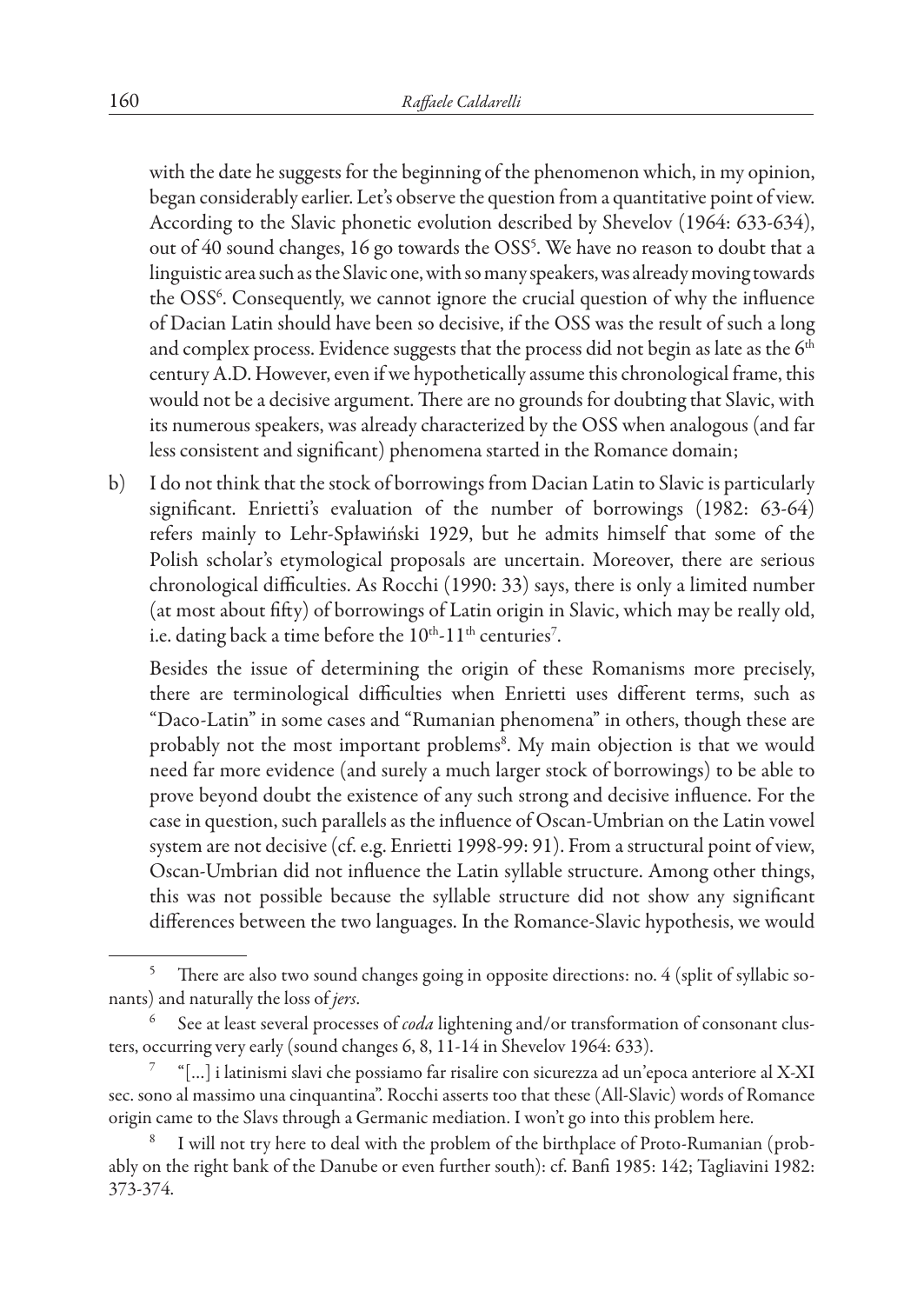be concerned with a completely different situation: strong influence exerted in the field of syllable structure, which I feel would be rather unique between two Indo-European subfamilies in Europe<sup>9</sup>.

c) Since 1982, the year of Enrietti's most relevant work on the OSS as an outcome of Romance influence, we have gained more information about the demographic and social conditions of the Lower Danube region around the  $6<sup>th</sup>$  century<sup>10</sup>. What we now know contributes nothing to confirm the hypothesis of a strong Romance (Daco-Latin) influence. The picture facing us testifies to a multicultural and multiethnic society which was defining its own identity thanks to a common language. Common Slavic was the lingua franca of this rather complex society and probably secondarily the lingua franca of the Avar empire (Holzer 2006: 46-47). I do not see how this socio-ethnic background can justify the Romance-Slavic hypothesis. Enrietti's words about alleged "Roman" prestige in this context do not appear to be well founded.

We should not overlook another problem. Holzer demonstrates with very good arguments and impressive technical mastery the existence of a uniform Common Slavic language at a fairly precise time, around  $600$  A.D.<sup>11</sup> If this is correct, it implies that the OS issue no longer concerns Common Slavic, but a post-common period. This does not explain what happened on Slavic ground between 600 A.D. and, say, 1000 A.D.<sup>12</sup> There are still many common phenomena throughout the Slavic space. How are we to explain this? Enrietti (1982: 68) gives great importance to mutual influences (extra-Slavic, in our case). I would suggest taking into due account parallel developments, which may apply to a large number of cases<sup>13</sup>. Many problems remain to be solved. Hopefully, further discussion will be useful.

Let me go back to Enrietti's arguments in favour of the Romance-Slavic hypothesis. In his opinion the strongest argument in favour of the Romance-Slavic hypothesis is the territorial distribution of forms. I think, however, that it is precisely the territorial data that significantly undermine his point. I will focus here on five phenomena which, according to Enrietti, give evidence of the Romance origin of the OSS and are specifically concentrated in the SE Slavic area: a) nasal vowels; b) monophthongization of *-j*, *-w* diphthongs;

I'd like to add that the role of syllable structure in the frame of phonological interference is still relatively little known and further investigation on this subject is necessary.

<sup>&</sup>lt;sup>10</sup> See the bibliographical data in Holzer 2006: 30-32.

<sup>&</sup>lt;sup>11</sup> Among the writings Holzer has devoted to his reconstruction of Common Slavic see for instance Holzer 1998 and Holzer 2003.

<sup>&</sup>lt;sup>12</sup> The problem of the lower limit of the common phase is very interesting and several solutions are possible. Enrietti prefers a border about 1200. There is sure a broad space left here to discussion.

<sup>13</sup> I believe (Caldarelli 2008: 195) that an approach in terms of multiple, parallel *drift* (Sapir 1921, ch. 7-8) could explain some important phenomena of the period considered.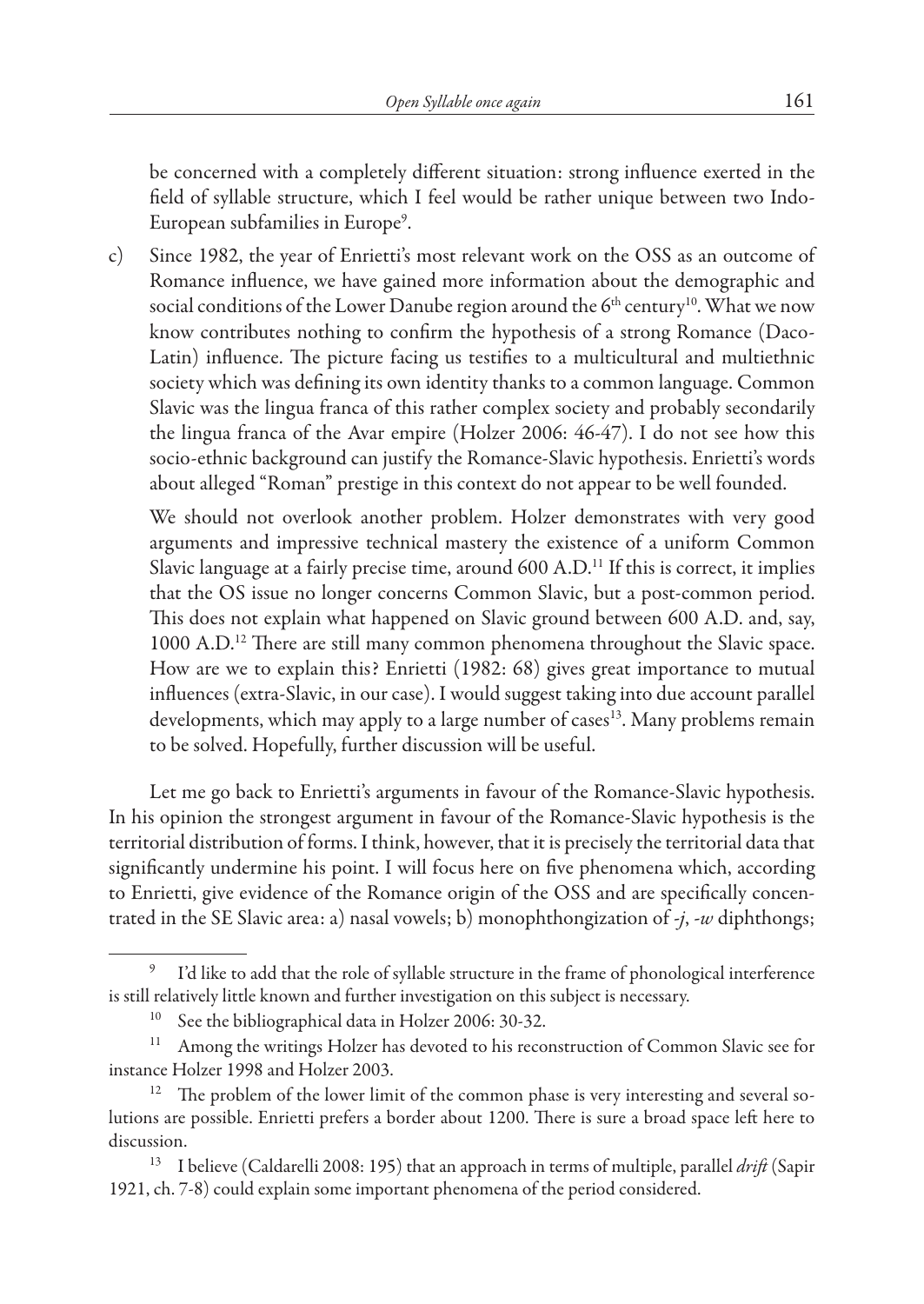c) evolution of groups with liquids (*tart*) in order to avoid closed syllables; d) evolution of the earlier groups *ir ur* in *rь rъ*; e) evolution of *tl dl* groups. In general, Enrietti's explanations are not convincing. For instance, it is hard to understand the very complicated (and quite illogical) mechanism that would explain the interference: we are told that the trend towards the OSS, once started among "Rumanians", was continued and strengthened by Slavs<sup>14</sup>. An analysis of the five phenomena mentioned above will show that the hypothetical irradiation centre located south east of the Slavic area is not convincing.

a) Nasal vowels are rather less characteristic in the Romance area than in the Slavic one, which would imply that it is not their place of origin. Moreover, Enrietti (1982: 72- 75) gives no indication about a possible Romance model for vowel nasalization. Neither Rumanian (cf. Lausberg 1979: 243, 248) nor any Romance dialect of the Balkans could offer such a basis for nasal vowels. Besides that, the clear presence of this feature in precisely the opposite area, i.e. the North West (Lechitic), does nothing to support Enrietti's theory. I am aware (Caldarelli 2008: 194) that Lechitic, and particularly Polish nasals were always liable to a diphonematic interpretation (cf. Birnbaum 1979: 127-129) but this does not justify the Romance-Slavic interpretation. Vaillant had already made a sound evaluation of the situation (1950: 150):

> Ces traitements divers des langues slaves attestent que les diphtongues nasales de la fin du slave commun étaient des sons complexes et instables, et dont la prononciation pouvait varier selon les dialectes. Leur transformation en diphtongues ou voyelles orales dans la plupart des langues a eu lieu vers le  $X<sup>c</sup>$  siècle, antérieurement aux plus anciens textes, et l'on n'en suit pas le détail.

It is therefore clear that we cannot give an interpretation in terms of a single decisive influence (especially in view of the fact that there is no factual element proving such a unilateral influence). If we are to attempt a territorial interpretation, the facts suggest that both the NW and SE areas, with the nasal vowels represented in Bulgaro-Macedonian dialects<sup>15</sup>, are probably remnants of an all-Slavic (surely endogenous) nasal vowel feature (that occurred in several ways throughout the Slavic territory).

b) *-j*, *-w* diphthongs. According to Enrietti (1982:67), the monophthongization of *-j*, *-w* diphthongs is the only phenomenon present all over the Slavic area (except the fall of the final *-s*, *-x*). This situation allegedly exists because the *-j*, *-w* monophthongization was taken very early from the Romance area and affected the entire Slavic space. In my opinion this reconstruction is not reliable. First, the idea that the Slavs took

Enrietti (1982: 67). See also (p. 67, n. 7) Reichenkron's equally complicated hypothesis, which suggests the existence of a "Dakoslawisch" having properties which remain unclear to me.

<sup>&</sup>lt;sup>15</sup> Cf. data from Suho near Salonica, the Macedonian enclave in Albany near Koritsa and the Bulgarian dialect from Transylvania which died out in the 19<sup>th</sup> century (Vaillant 1950: 152).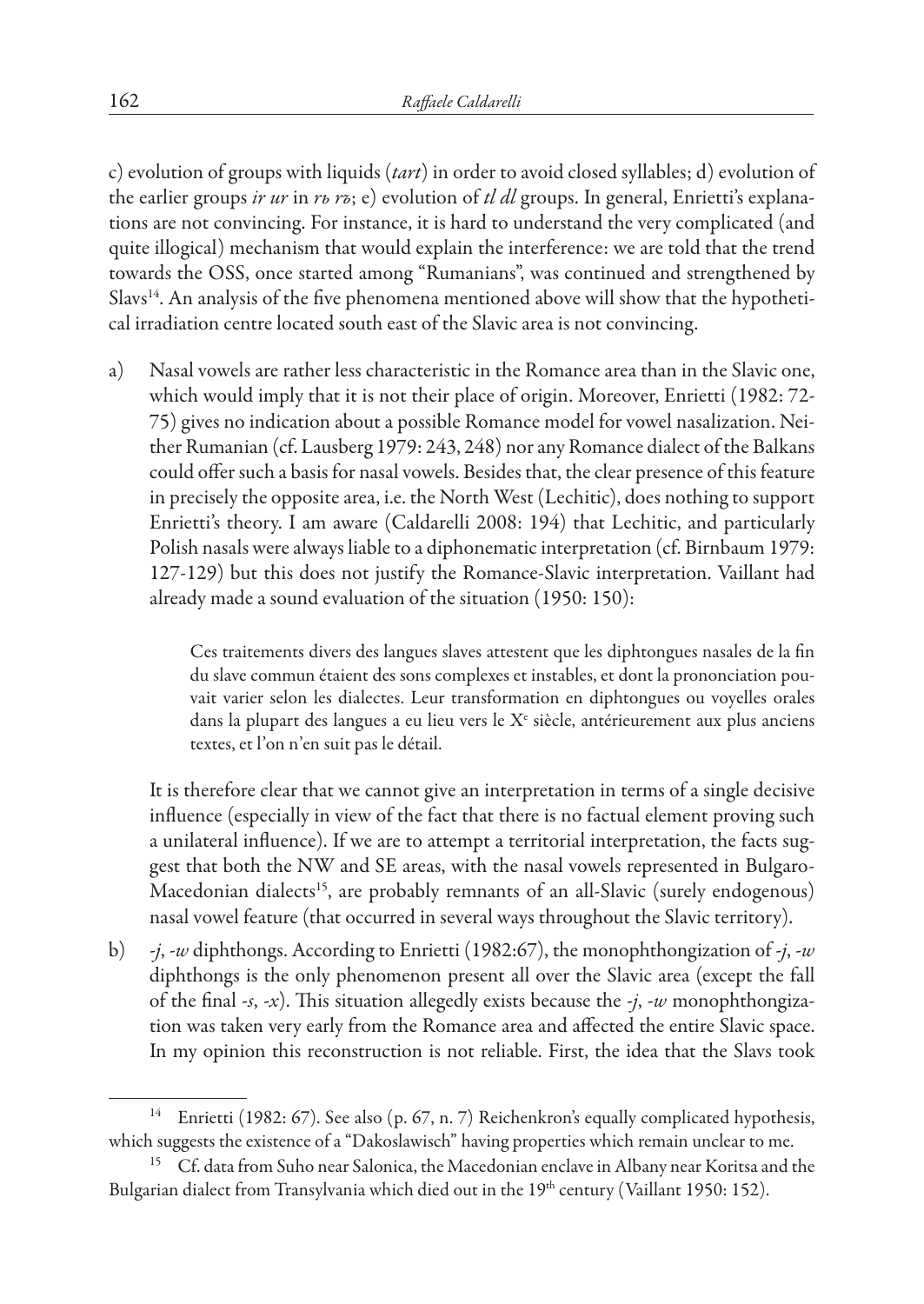over an already accomplished Romance monophthongization conflicts with several difficulties. Rumanian has a number of forms (surely not of a scholarly type) without monophthongization (cf. Lausberg 1979: 249-250, Tagliavini 1982: 241, 331-332). Slavic (namely, Croatian) forms such as *Lovret*, *ovrata* (Stieber 1989: 24) can be explained much better if we assume that the Slavic process of monophthongization was more advanced in the borrowing area than in the Romance one<sup>16</sup>. As to chronology, maybe this is not the main difficulty, but if Shevelov's dating is correct ( $6<sup>th</sup> - 7<sup>th</sup>$  century) and we must assume Romance influence, the process of its spreading throughout the Slavic world after the Slavs reached the Balkan Peninsula would appear far too fast.

- c) *Tart*-groups<sup>17</sup>. The well-known fact that remnants of closed syllable structures were located mainly in the North West might suggest that their transformation started spreading from the South East. However, it is no less important to remember that such remnants can be found in the south east as well: forms like baltina, zaltarinŭ or maldičie are well represented in John the Exarch (van Wijk 1931: 55-56; Vaillant 1950: 161)18.
- d) The case of the reflexes from IE syllabic liquids is interesting, but an interpretation in terms of their having spread from the south east is unlikely. Enrietti has repeatedly (and correctly) stressed that closed syllable sequences are to be found in the Eastern as well as in the North-Western areas<sup>19</sup>. It should not be forgotten, however, that clear examples of closed structures are known all over the south east (Duma 1990). Moreover, as also already mentioned for nasal vowels, it is particularly complicated to specify the phonemic status of the forms in every single case. It is more likely that OSS was unstable throughout Eastern Slavia, certainly including the Eastern area in the traditional sense, but partially also the South East.
- e) As to the *tl*, *dl* clusters, one could think there is at least one case of geographic distribution favourable to the Romance-Slavic hypothesis. Unfortunately, once more the parallel between Romance and Slavic facts leads to serious contradictions. Enrietti explains the survival of *tl*, *dl* in Polish, Czech and elsewhere mainly in the NW area with a syllabic re-structuration which Slavic would have taken from the Romance

<sup>16</sup> Otherwise Enrietti (1982: 69, n. 10). Admitting that he is right, why not simply \**Loreč*  (\**Loret*), \**orata* and the like?

<sup>&</sup>lt;sup>17</sup> The *art*-cases will be left aside here.

<sup>&</sup>lt;sup>18</sup> Some of these forms quoted by van Wijk can imply various problems. Some of them show secondary vowels opening some syllables, see e.g. *mal'dičie* or *pal'tŭ*, *palĭtŭ* alongside *paltŭ* (the apostrophe *'* renders here the *pajerak* or *paerčik*). I think it does not change a situation too complex to be interpreted in terms of a spread to the NW (what about the *polnoglasie* in the East Slavic?). Enrietti (1982: 79) quotes such forms without metathesis, but maintains they have no territorial relevance in the sense taken into account here. I cannot agree with him.

<sup>&</sup>lt;sup>19</sup> I share Enrietti's doubts as to the assertions of Shevelov referred to in Enrietti (1982: 80, n. 33a).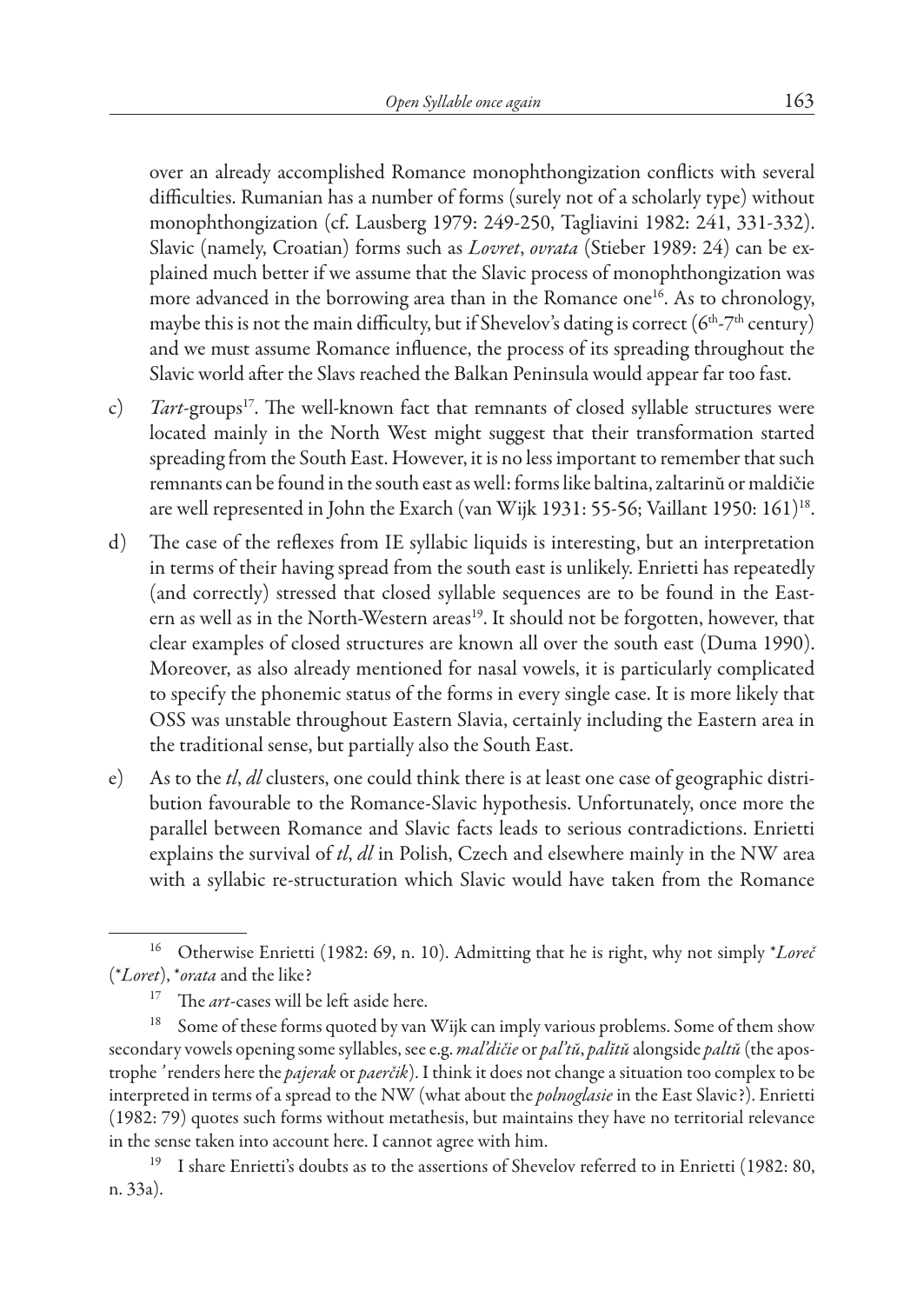area. Several objections contradict this hypothesis (see Furdal 1961: 30-31): 1. According to Enrietti, Slavic took syllabic re-structuration from Romance dialects, but the diffusion wave from SE stopped before it reached the (N)W area which preserved *tl*, *dl*. Once again, the geographic distribution of the clusters under examination is by no mean sure, and it does not fit in the frame proposed by Enrietti. Furdal (1961: 28) refers to a very detailed study of Tesnière  $(1933)^{20}$ , that proves beyond any doubt the complexity of the facts concerning the clusters *tl*, *dl*: they underwent a different evolution in different phonetic contexts, and their geographic distribution is very complicated (see for instance the situation of the Slovene and Slovak areas in Tesnière 1933: 87). Even a Rumanian form *močirle* from SE Slavic *močidlo* is attested (Tesnière 1933: 83). 2. What is more, here again Enrietti's approach is absolutely atomistic and does not take into account that we are in front of three roughly coinciding isoglosses:  $t\ell/dl$ ,  $kv/gv$ ,  $\zeta < x'$  (2<sup>nd</sup> palatalization of the velars). For the second and the third phenomenon none would think of a Romance influence going in SE-NW direction. We have a bundle of isoglosses created by a dialectal situation about which we know very little and which probably has completely other grounds. 3. It's undeniable that the Balkan Romance area preserved much more consonant clusters than Slavic<sup>21</sup>. So we would be forced once more to assume that a "weak" Romance trend was "strengthened" on Slavic ground. In my opinion this must be considered as highly improbable.

In conclusion, I would suggest that neither general principles nor empirical evidence help to support the Romance-Slavic hypothesis as an explanation of the origin and development of the OSS. There is no doubt that interferences between Slavic-speaking and Romance-speaking peoples existed, but I am convinced that there is no clear evidence to support the idea that Romance languages exerted a strong or long-lasting influence on the formation of Slavic languages. As things stand at the moment, I agree that OSS was a fairly long-lasting feature in Slavic and that it underwent various historical changes. However, I cannot but consider the OSS as a Slavic linguistic feature. Further investigation on interferences will hopefully shed more light on the question, which still remains open.

## *Bibliography*

| Banfi 1985:   | E. Banfi, Linguistica balcanica, Bologna 1985 (= Biblioteca linguisti-<br>ca, 15).                                           |
|---------------|------------------------------------------------------------------------------------------------------------------------------|
| Birnbaum 1979 | H. Birnbaum, Common Slavic. Progress and Problems in its Recon-<br>struction, Columbus (Ohio), 1979 (repr. of 1975 edition). |

Enrietti quotes Tesnière's article just once (1982: 90): I think it deserves more attention.

<sup>&</sup>lt;sup>21</sup> Note also that the shift of syllabic border referred to by Enrietti 1982: 67 is impossible in a very large amount of cases, cf. e.g. Lausberg 1979: 315 (*iarbă*), 317 (*înalt*), etc.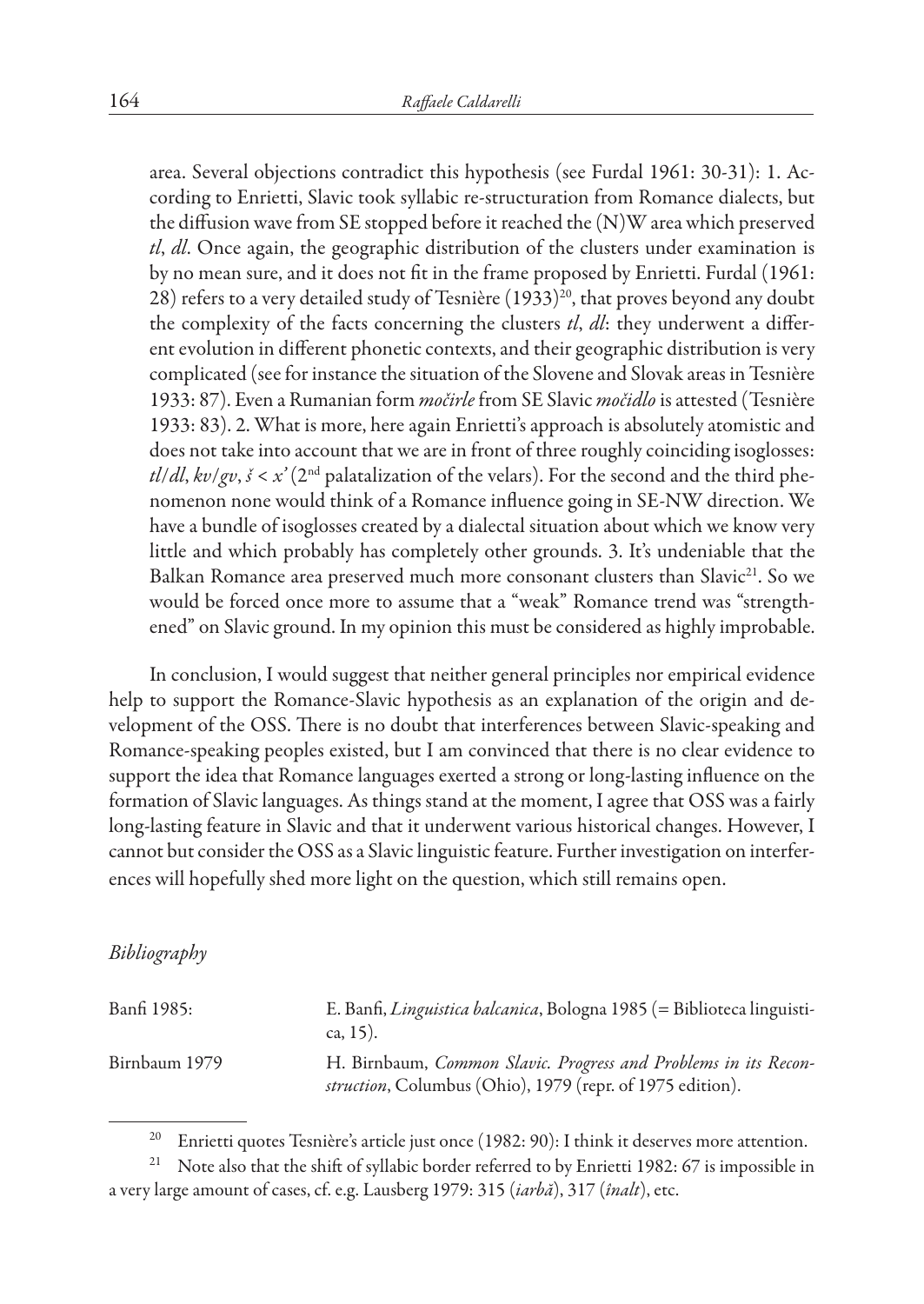| Caldarelli 2008:      | R. Caldarelli, Sillaba aperta. Spigolature in margine ad un vecchio pro-<br>blema, "Studi Slavistici", V, 2008, pp. 191-201.                                                                                                              |
|-----------------------|-------------------------------------------------------------------------------------------------------------------------------------------------------------------------------------------------------------------------------------------|
| Duma 1990:            | J. Duma, Rozwój sonantów zgłoskotworczych w gwarach południowo-<br>-wschodniej Słowiańszczyzny, Wrocław-Warszawa-Kraków 1990 (=<br>Prace Slawistyczne, 83).                                                                               |
| Enrietti 1982:        | M. Enrietti, Considerazioni sul costituirsi dell'unità linguistica slava.<br>La legge della sillaba aperta, "Atti del Sodalizio Glottologico Milane-<br>se", XXIII, 1982, pp. 60-98.                                                      |
| Enrietti 1998-99:     | M. Enrietti, La caduta degli jer quarta "legge" del protoslavo?, "Ricer-<br>che Slavistiche", XLV-XLVI, 1998-1999, pp. 87-97.                                                                                                             |
| Enrietti 2009:        | M. Enrietti, "Andere Zeiten, andere Lautgesetze". Replica a Raffaele<br>Caldarelli, "Studi Slavistici", VI, 2009, pp. 309-312.                                                                                                            |
| Furdal 1961:          | A. Furdal, Rozpad języka prasłowiańskiego w świetle rozwoju głosowe-<br>go, Wrocław 1961 (= Prace Wrocławskiego Towarzystwa Naukowe-<br>go, seria A. Nr. 70).                                                                             |
| Holzer 1998:          | G. Holzer, Zur Rekonstruktion urslavischer Lautungen, in: Prasło-<br>wiańszczyzna i jej rozpad, pod red. J. Ruska i W. Borysia, Warszawa<br>1998, pp. 57-72.                                                                              |
| Holzer 2003:          | G. Holzer, Urslavische Phonologie, "Wiener Slavistisches Jahrbuch",<br>IL, 2003, pp. 23-40.                                                                                                                                               |
| Holzer 2006:          | G. Holzer, Gli Slavi prima del loro arrivo in Occidente, in: Lo spazio<br>letterario del Medioevo, 3. Le culture circostanti, vol. III, Le culture sla-<br>ve, ed. by M. Capaldo, pp. 13-49.                                              |
| Lausberg 1979:        | H. Lausberg, Linguistica romanza, I. Fonetica, Milano 1979 <sup>2</sup> (= Cri-<br>tica e filologia, Studi e manuali, 6*; ed. or.: Romanische Sprachwis-<br>senschaft, I. Einleitung und Vokalismus; II. Konsonantismus, Berlin<br>1969). |
| Lehr-Spławiński 1929: | T. Lehr-Spławiński, Les emprunts latins en slave commun, "Eos",<br>XXXII, 1929, pp. 705-710.                                                                                                                                              |
| Sapir 1921:           | E. Sapir, Language. An Introduction to the Study of Speech, New York<br>1921.                                                                                                                                                             |
| Shevelov 1964:        | G.Y. Shevelov, A Prehistory of Slavic. The Historical Phonology of<br>Common Slavic, Heidelberg 1964.                                                                                                                                     |
| Stieber 1989:         | Z. Stieber, Zarys gramatyki porównawczej języków słowiańskich, War-<br>szawa 1989 <sup>3</sup> .                                                                                                                                          |
| Tagliavini 1982:      | C. Tagliavini, Le origini delle lingue neolatine, Bologna 1982 <sup>6</sup> .                                                                                                                                                             |
| Tesnière 1933:        | L. Tesnière, Les diphones tl, dl en slave: essai de géolinguistique, "Revue<br>des Études Slaves", XIII, 1933, 1-2, pp. 51-100.                                                                                                           |